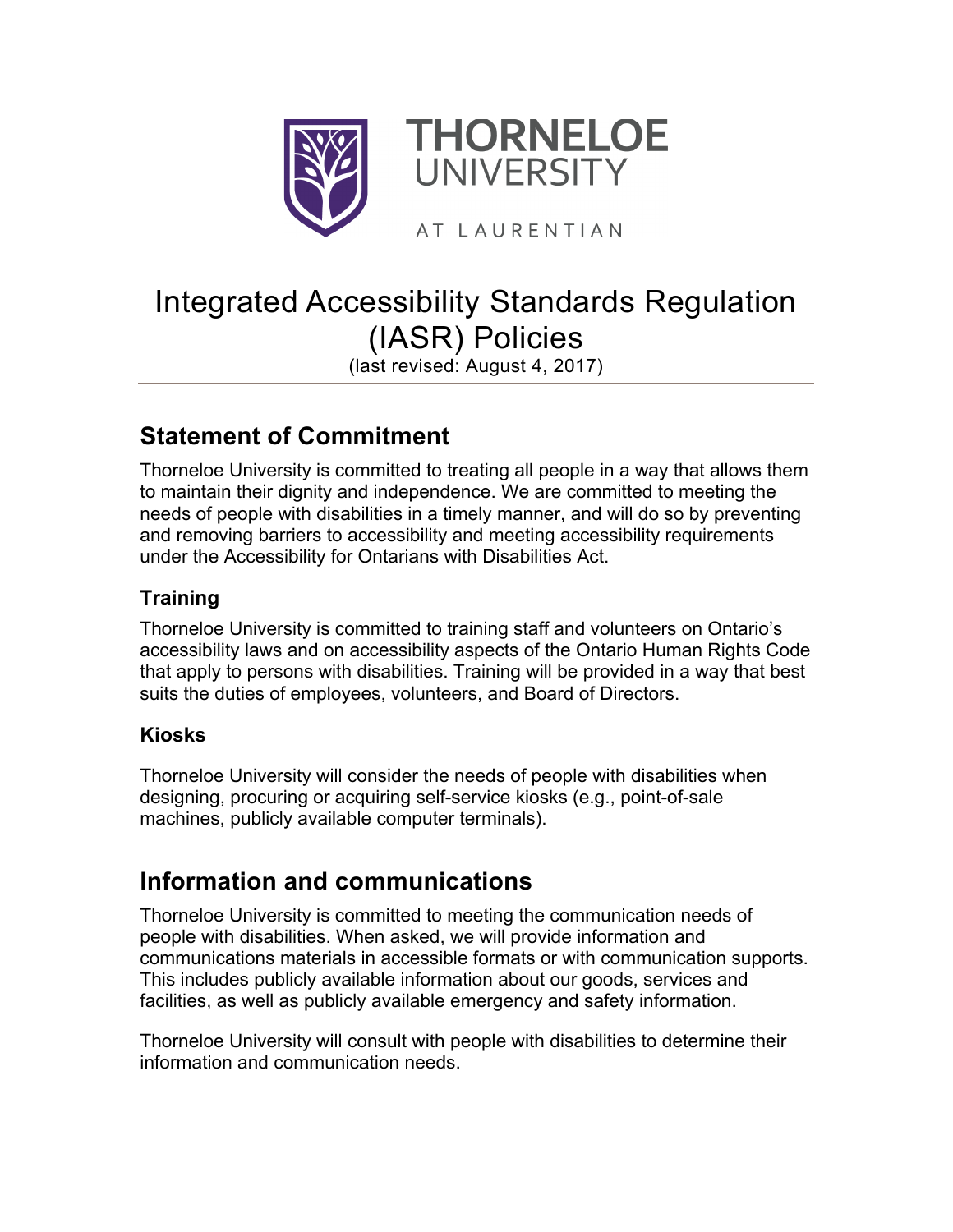We will ensure existing feedback processes are accessible to people with disabilities upon request.

We will make our website and content conform with WCAG 2.0, Level AA by January 1, 2021.

#### **Employment**

Thorneloe University is committed to fair and accessible employment practices.

We will notify the public and staff that, when requested, we will accommodate disabilities during recruitment and assessment processes and when people are hired.

If needed, we will create an individual accommodation plan and/or workplace emergency information for any employees who have a disability.

Our performance management, career development, redeployment, and returnto-work processes will take into account the accessibility needs of employees with disabilities.

### **Design of Public Spaces**

Thorneloe University will meet the Accessibility Standards for the Design of Public Spaces when building or making major modifications to public spaces. Public spaces including:

- Service-related elements like service counters, fixed queuing lines and waiting areas
- Outdoor paths of travel, like sidewalks, ramps, stairs, curb ramps, rest areas and accessible pedestrian signals
- Accessible off street parking
- Recreational trails/beach access routes
- Outdoor public eating areas like rest stops or picnic areas
- Outdoor play spaces, like playgrounds in provincial parks and local communities

In the event of a service disruption, we will notify the public of the service disruption and alternatives available.

#### **Modifications to this or other policies**

Any of our policies that do not respect and promote the dignity and independence of people with disabilities will be modified or removed.